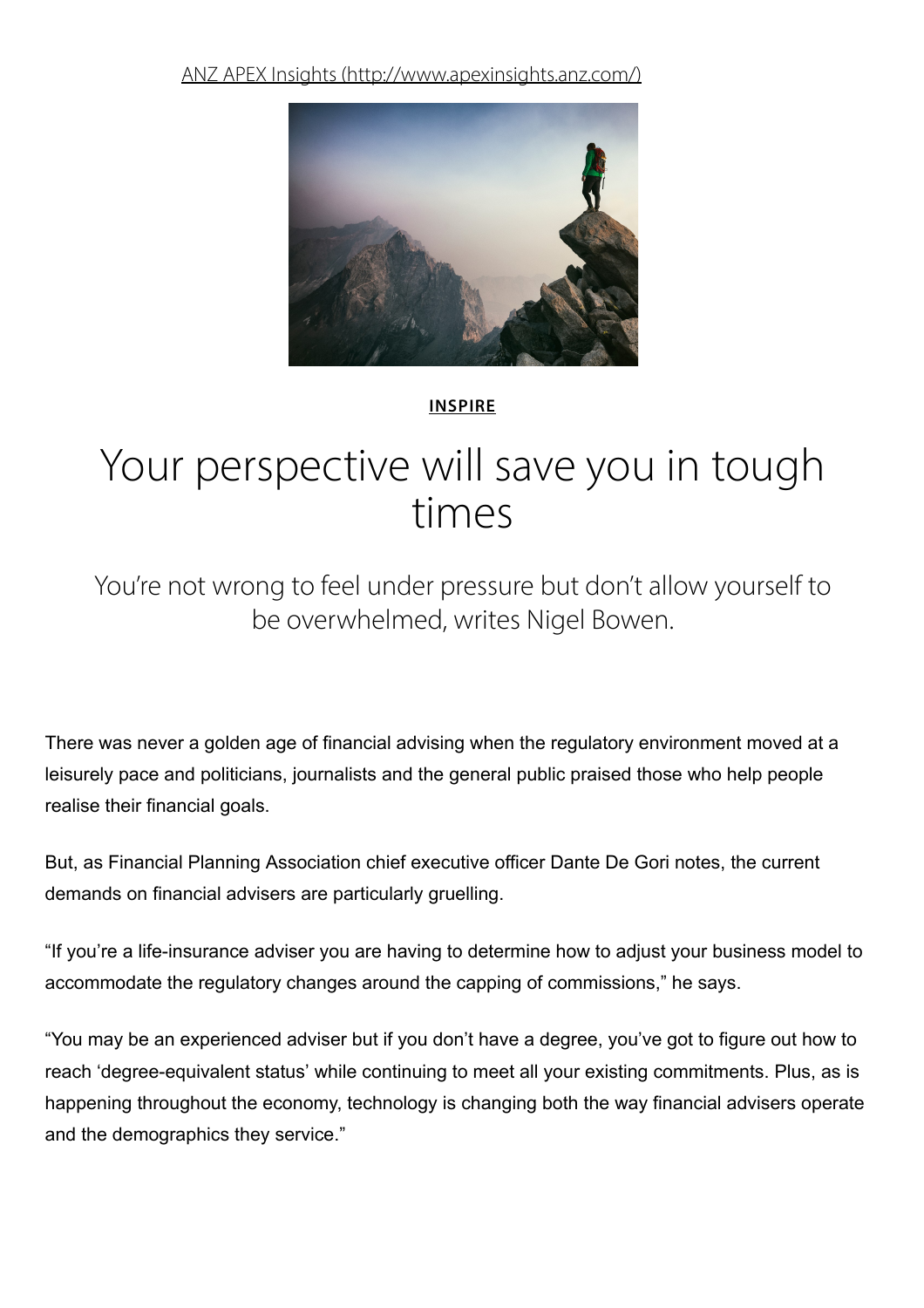### Swimming rather than sinking

Financial advisers may have every right to feel besieged but they won't do themselves any favours by adopting a bunker mentality.

"There are advisers who feel in control of their destinies," notes Sue Viskovic, managing director of financial planning business coaching and advice firm Elixir Consulting. "They concentrate on finding a market segment they want to serve, developing a clear value proposition and generating fantastic advice for their clients. If they do need to, for example, upgrade their educational qualifications or change their fee structure, they calmly and methodically construct a strategy to do those things. Advisers like that don't feel paralysed by external pressures. Instead, they accept they need to stay on their toes and always be improving their service offer. They also keep an eye on emerging trends and how technological and regulatory changes are playing out."

"All financial advisers are facing much the same challenges. There's a proportion of advisers who see those challenges as problems and feel helpless. Then there's a proportion who see them as opportunities they can respond to in an entrepreneurial fashion," notes Paul Findlay, managing director of Professional Development Training (PDT).

#### Guiding points in a tough market

- Find a market segment you want to serve.  $\bullet$
- Develop a clear value proposition.
- Create business strategies to adapt to changes.
- Keep an eye on emerging trends, market changes.
- Keep things in perspective.
- Concentrate on your options, not constraints.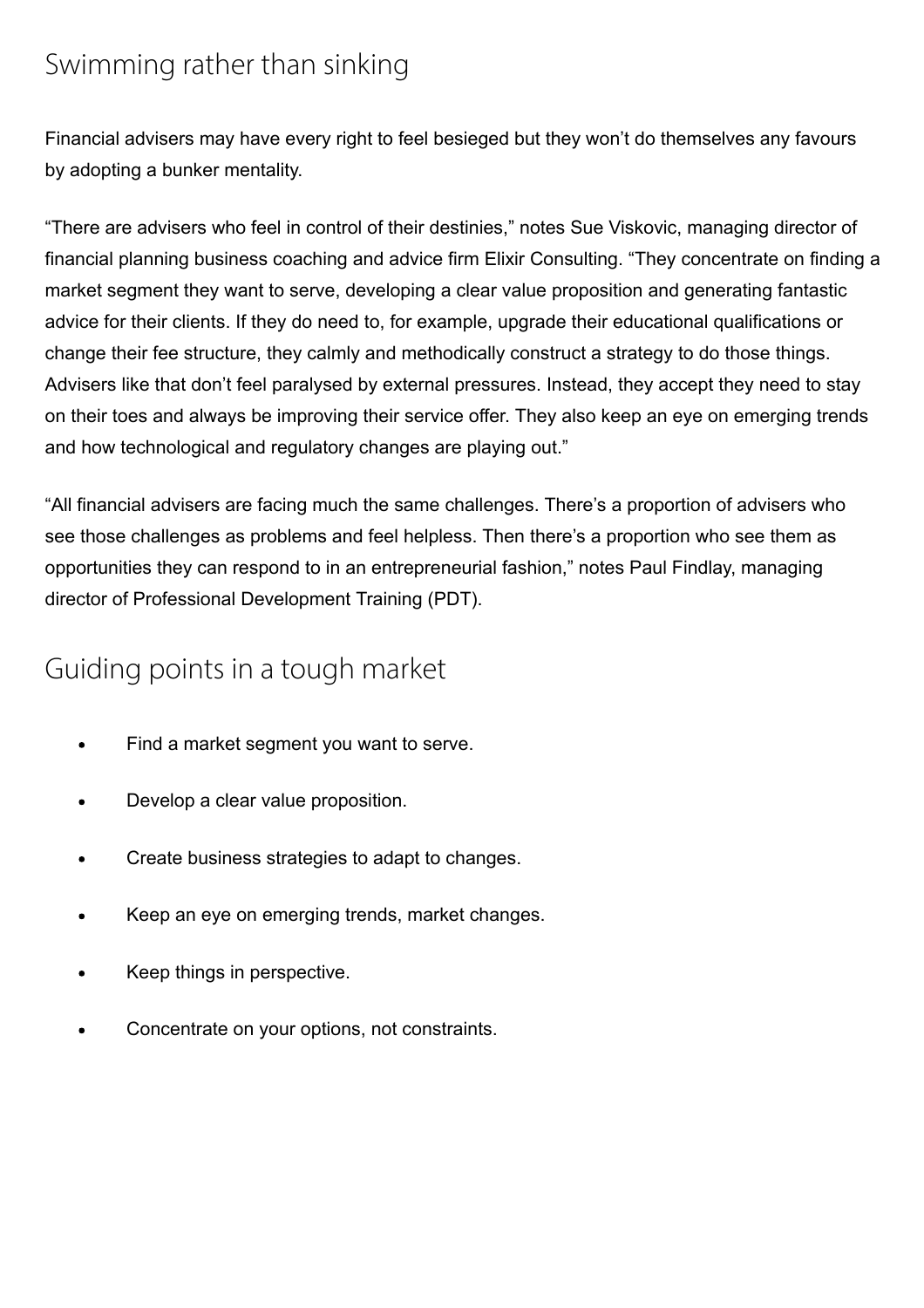"Advisers who feel in control of their destinies concentrate on finding a market segment they want to serve."

Sue Viskovic, Elixir

## Cultivating the eye of the tiger

If you're not the every-soul-crushing-difficulty-is-a-cunningly-disguised-brilliant-opportunity type you can learn to be, argues Findlay.

"There are those whose default mindset is one of seeing troubles and feeling swamped. Then there are those whose default mindset is one of seeing favourable conditions and feeling upbeat," says Findlay. "But in both cases, the mindset is learned, which means a different one can be learned."

Findlay sees cancer charity Camp Quality as a good example of how shifting perspective can have dramatic real-world effects.

"If you're a Camp Quality staffer working with children with cancer, some of who don't make it, it's easy to lapse into doom and gloom. That can happen even if you intellectually recognise it is not an attitude that's doing you, or the sick children you're interacting with, any good."

A decade ago, Camp Quality developed a program to train staff to, firstly, keep things in perspective and, secondly, always concentrate on the options they have rather the conditions that are constraining them. That is, they're encouraged to always approach issues by asking 'What else can I try?' and 'Is there a different approach that might work?'

The number of sick days taken is a useful metric of how engaged and positive a workforce is. The average sick leave taken by Camp Quality staff more than halved, from 6.5 to 3.2 days a year, after they were taught how to maintain a resilient and optimistic mindset.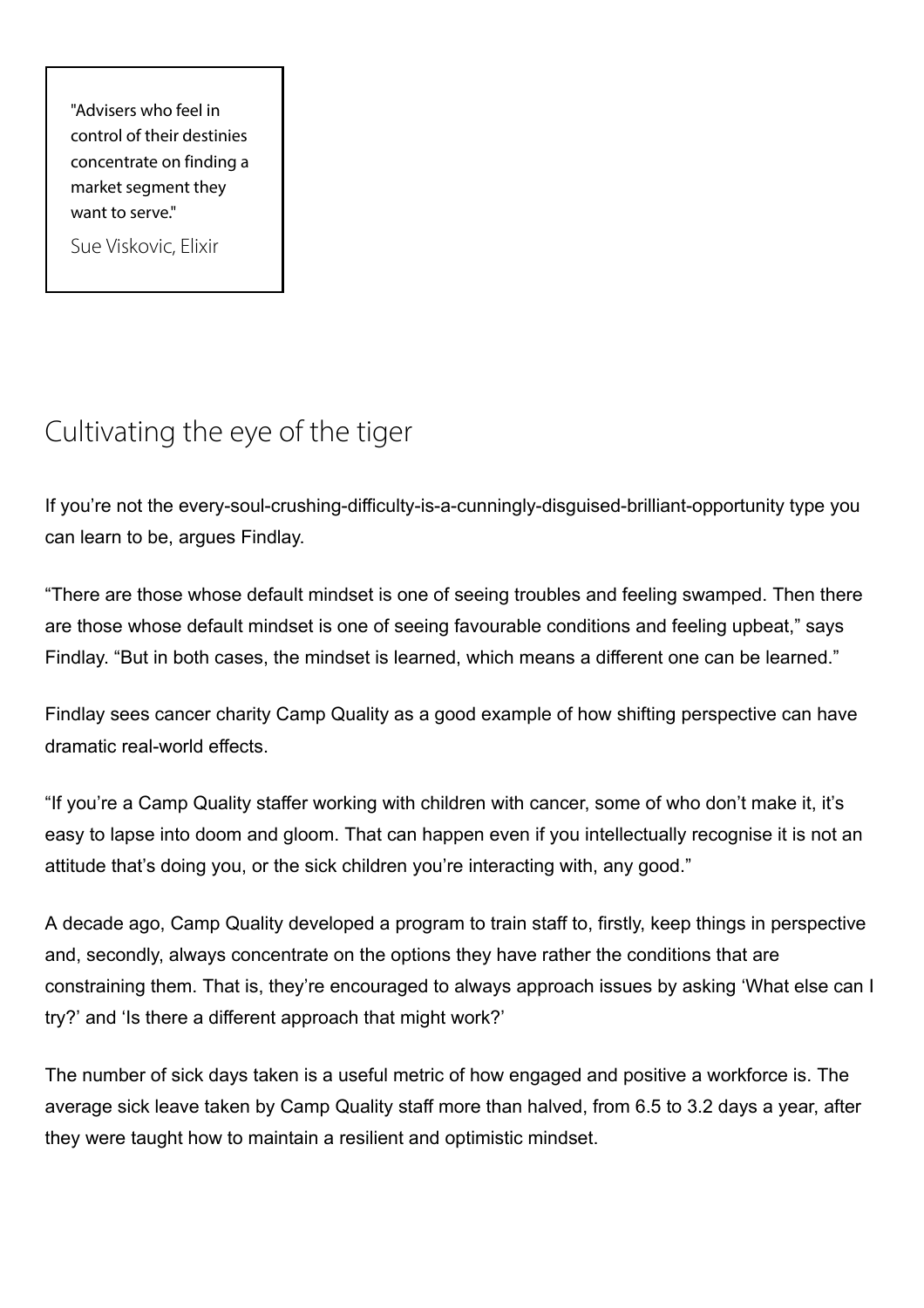PDT has partnered with Camp Quality to take its program (called ORANGES, for Optimism, Resilience, Attitude, Now, Gratitude, Energy and Strengths) to the wider world. Findlay says dramatic results are not unusual.

"When organisations train their staff to have more empowered attitudes, metrics such as revenue, employee engagement and retention and sick leave all usually show a marked improvement," he notes.

### Adapt, don't die

De Gori points out financial advisers aren't the only ones having to deal with change. "All industries have their challenges," he says. "In any field, you can't stick your head in the sand and expect to make it. Organisations such as the Financial Planning Association can provide support. But it's the financial planners willing to keep adapting and improving who will find themselves in the box seat."

Viskovic encourages her financial advisor clients to consider the example of travel agents.

"Just as people can access investment tools online, they can book flights and accommodation online," she says. "Nobody had to use a travel agent to arrange a holiday nowadays but there are still plenty of travel agencies around. Why? Because travel agents – at least the ones that survived – achieved clarity around what elements of their service people couldn't replicate with an online booking tool and updated their value proposition accordingly. They also embraced the same technology people could access directly, to deliver their services more efficiently."

[INSPIRE](http://www.apexinsights.anz.com/inspire)

Who would be a [financial](http://www.apexinsights.anz.com/inspire/who-would-be-a-financial-adviser) adviser?

#### RE[AD](http://www.apexinsights.anz.com/inspire/who-would-be-a-financial-adviser) MORE

This material is intended for the use of financial advisers only and is distributed by Australia and New Zealand Banking Group Limited ABN 11 005 357 522 (ANZ) the holder of an Australian Financial Services Licence number 234527 or its related entities.

The information, opinions and conclusions in articles ("information") are current as at the date articles are written as specified within but is subject to change. The articles are provided and issued by ANZ unless another author is specified in the article, in which case it is provided and issued by that author. The views expressed are those of the authors only and do not necessarily reflect the opinions or